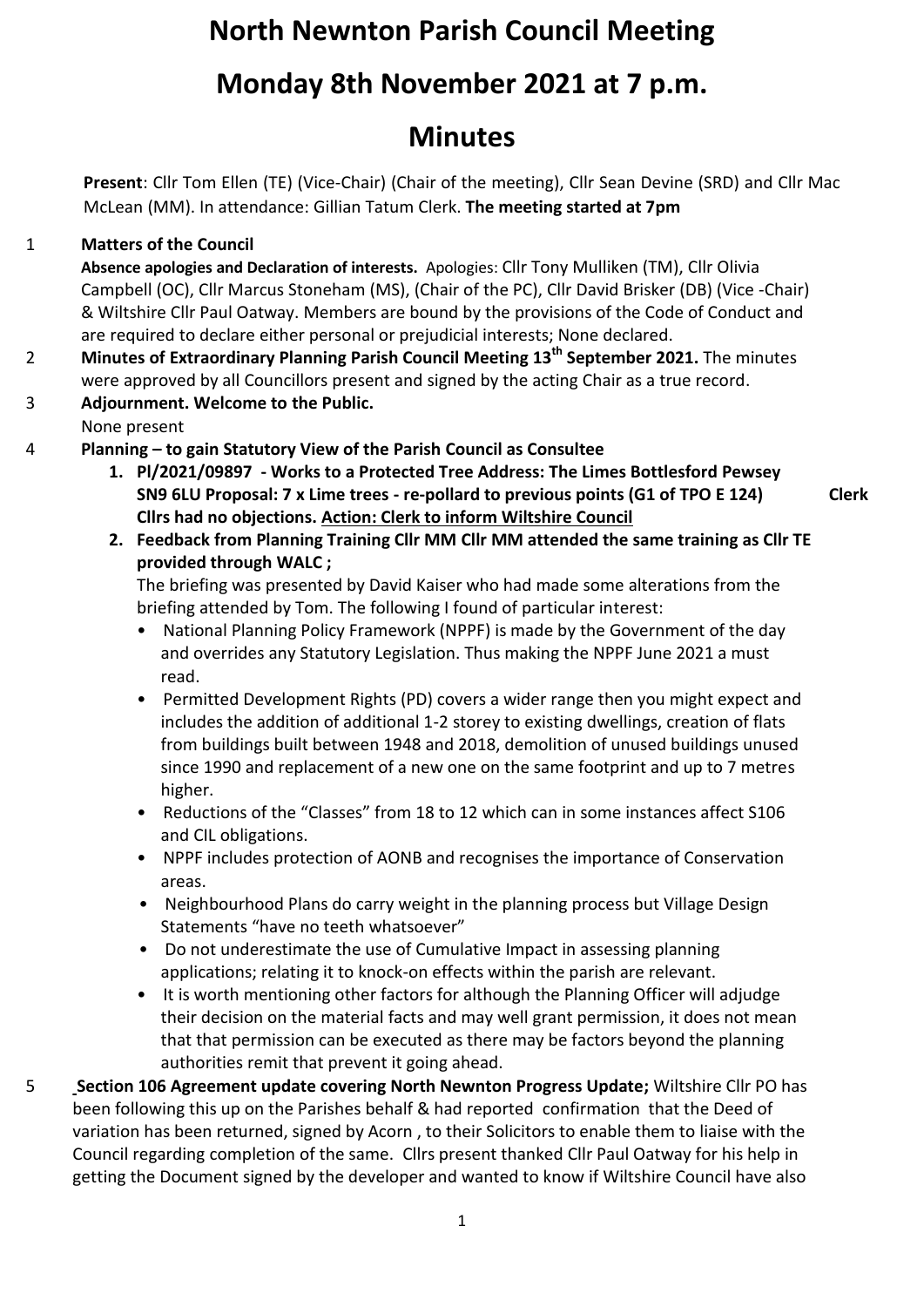now signed. It was hoped that monies could be released to the Parish ring-fenced for the footpath. **Action: Clerk to check that the Deed of Variation has now been signed by Wiltshire Council and next steps for the release of the funds.**

**Clerk**

**Clerk**

#### 6 **Governance**

**1. Beechingstoke Parish Review – feedback from initial virtual meeting** 

**(The Parish of Beechingstoke has no Parish Council or local representation, Wiltshire Council are reviewing the options for the community, ideas include incorporation into neighbouring parishes and North Newnton have been asked to comment). Motion to consider Cllr TE "the occupants of Broad Street from the Village notice board to the railway line to be considered by Wiltshire Council to be incorporated into the Parish of North Newnton (NN)".** Cllr TE had attended a virtual meeting with many reps from Wiltshire Council and had said that residents of

Beechingstoke Parish must be consulted but that North Newnton Parish Cllrs would like to invite the residents of Broad Street (not already in the NN) to join our Parish. The Clerk reported one representation;

"I have lived 50 metres from the Beechingstoke/North Newnton Parish boundary in Broad Street for 36 years. There are often matters that concern us, but because they are just on the other side of the boundary we have to make our comments, reports, etc. to Beechingstoke. Since there is no parish council, our voices are not heard. Issues include planning, the state of the road and traffic problems including frequent speeding.

I welcome the suggestion that the rest of Broad Street up to the railway bridge be incorporated into North Newnton. It is a real anomaly that when parish boundaries were changed in the early 70's this section of Broad Street became part of Beechingstoke. We were even given a Beechingstoke postal address. I am sure you can imagine the confusion this has caused over the years to delivery drivers, fortunately due to sat nav this rarely happens now. So I hope councillors will look favourably on this plan".

#### **Action: Clerk asked to check with the Parishioner if we can forward comments onto the committee considering this proposal.**

**2. Flood Warden/Emergency Plan update;** Cllr SRD provided a full update; "We had torrential rain Saturday 30th night/Sunday 31st morning October2021. I had a look around the Parish and found several severely flooded areas. I put out as many signs as we had. I engaged with 2 parishioners. Phillip Eddell, who explained to me problems and showed me water courses where water should be going and problems with drainage, of which he has now sent detailed information in his email. Also spoke to John and Anne Thompson-Ashby, Faulkner's Cottage, who were having issue with water running onto their property. John had 2 water pumps running to remove as much water ASAP. I Left him some sandbags to help situation. Spent rest of Sunday 31st keeping eye on levels and clearing branch limbs that had fallen into road. Also; 28th October water main burst in Bottlesford, which was running into Hilcott at road junction, Wessex Water Emergency Team cleared, 2 Flood signs and sandbags issued to residents who had water up to garage door. Andrew Duff (Volunteer flood assistant) had cleared flood water from near pumping station at Bottlesford. We now have 6 Flood Warden tabards,6 Snow Warden tabards, 2 new "Flood" signs, 2 new "Drive Slowly Through Flood" signs, 2 boxes of Aqua sandbags and 4 bags of salt at my home address for use when needed. We also have 2 active volunteers; Andrew Duff for Bottlesford and Philip Eddell for Hilcott to support myself & Tony". Further photographs were distributed at the meeting showing the extent of the flooding in Hilcott and the drains. **Action: Ask Parish Steward on his next visit (scheduled 22/11) to clear drains in Hilcott (details to be passed to Cllr DB & DB), Cllr SRD will also be available to meet in Hilcott to show the areas that need attention).**

#### 7 **Village Hall at Hilcott**

The Trustees had provided an update; " Very successful quiz night on 16 October, proceeds of £550 split between the village hall and St James Church, special thanks to Paula, and all helpers/donations and of course quizzers. Our project team have put up green screening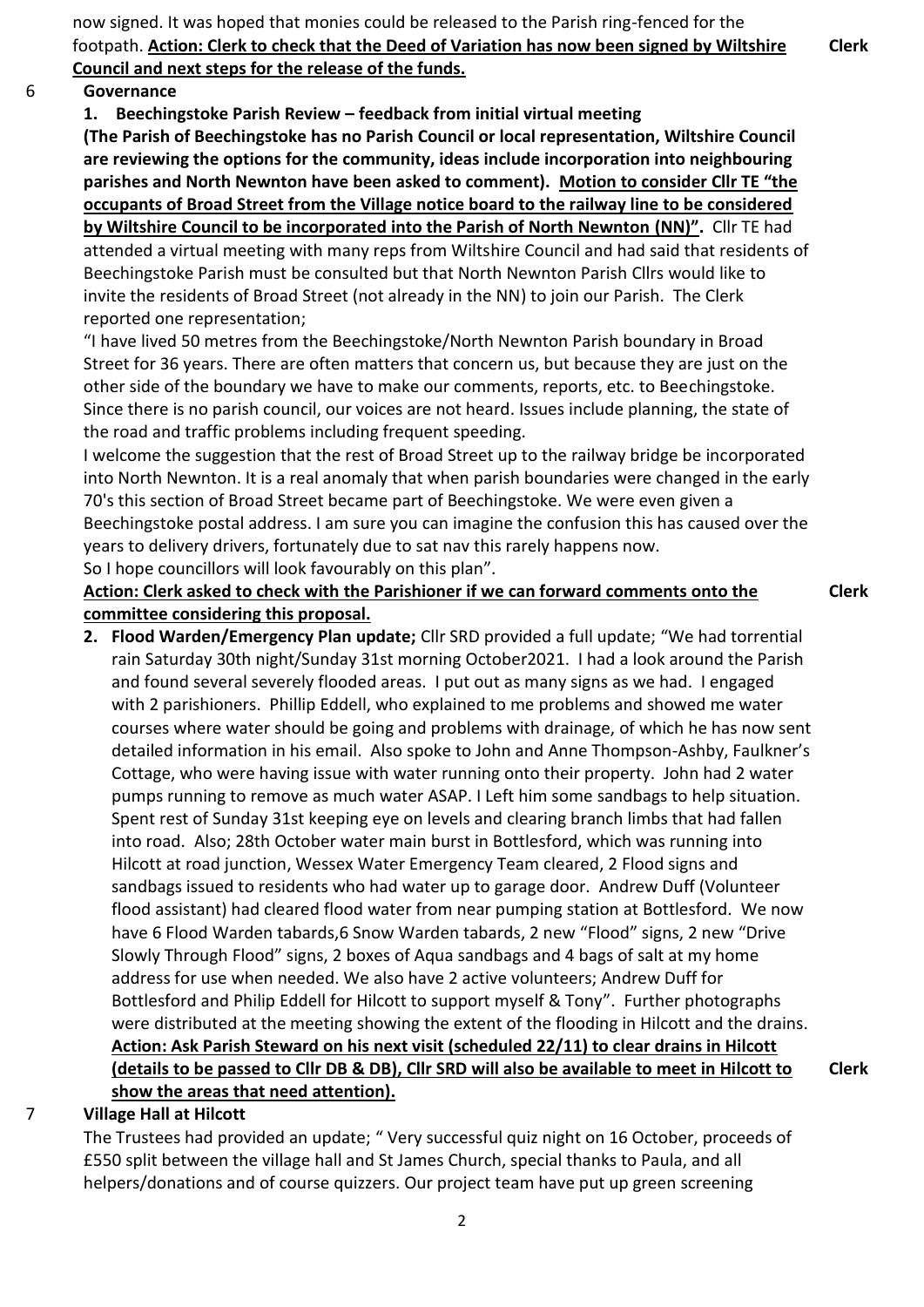netting within the safety fencing of the hall site, looks better. Also two boards on the front, (one of cats brain to come soon), a new post box for hall correspondence ordered and will be erected on the noticeboard.

Other news – during the period of planning for the new build and the planning application, concerns were expressed by some members of the parish council and a few parishioners about the lack of parking space at the proposed hall and safety issues on the road. Taking on board these concerns, we (the Hilcott Village Hall Trust) have acquired the piece of land to the west of cassocks, with the prime plan of creating a car park and garden area to serve the hall. Planning permission of course would have to be sought and granted.

The Chair thanked the Trustees for their update and congratulated them on the acquision of the land for the potential car park.

### 8 **Correspondence and matters arising from previous meetings**

- **1. Informal Footpath up to existing right of way, Bridleway 8 (outside our Parish) Woodbridge roundabout/Pewsey road to Parish Boundary;** Cllr SRD & Cllr TE undertook maintenance cutting vegetation the weekend of 6th November 2021, from the bus stop, across the bridge and down to the bridleway. They have agreed that they will continue to maintain the informal footpath every few months. Cllr MM thanked them for undertaking this.
- **2. Waste Bin (dog waste) at X5 bus stop, Upavon Road;** Cllr DB had provided details of the proposed waste bin proposed to be purchased for dog waste (which will be collected by the Parish Council. The cost will be £90.95 plus VAT (which we can reclaim) plus £4.99 fixing kit. All Cllrs present agreed to go ahead with the purchase. **Action: Clerk to notify Cllr DB to arrange purchase.**
- **3. Rushall Road/Woodbridge Close Visibility – Request has been made via CATG for Wiltshire Highways to visit the junction and suggest any improvements possible to the visibility.**  This will be assessed after completion of the development on the corner of Park Road.
- **4. Concerns about the volume and speed of traffic on Upavon road passing residents here to Woodbridge roundabout, Cllr PO update (to pursue the possibility of a weight restriction being imposed on the road to stop over 7.5 tonne traffic to aid road safety).** Nothing to add to Paul Oatway's comments at our last PC meeting.
- **5. Defibrillator Training feedback and proposal for unlocking the Defibrillators;** following the excellent training delivered by South Western Ambulance Service NHS Foundation Trust attended by 7 NN Parishioners (including the Clerk and 3 Cllrs) we were advised to keep our 2 defibrillators unlocked to enable easier and quicker access. Clerk has contacted our Insurance Brokers who have confirmed our insurance is still covered if we unlock them. It was therefore approved by all Cllrs present to unlock the defibrillators. **Action; Cllr DB to undertake unlocking.**
- **6.** Receipt of Environmental Toolkit Circulated to all Cllrs already- will be useful if we want to initiate any future environmental projects. Clerk retains hard copy.

#### 9 **Finance**

### **9.1 Bank Reconciliation for September and budget update; Clerk ran through the latest bank balance as at 30/09/2021 £15,540.81 (3 unpresented cheques).**

**9.2 Cheques ratified;** Ch. No. 853 (Clerk) Certificates for APM £48, Ch. No. 854PKF Littlejohn AGAR Audit £240, Ch. No. 855 £25 (Cllr TE) teas/coffee APM, Ch. No. 856 £200 PCAP donation, Ch. No. 857 £55 Pewsey Vale Tourism Partnership, Ch. no. 859 Netcetera (email host), Ch. No. 860 £20 Easterton Parish Council defib training use of hall. Ch. No 870 Clerk Expenses £42.89. Ch. No. 862 Groundwork UK £189.62, Ch. No. 863 £3,500 transfer to Investment Account (NN footpath).

#### 10 **Neighbourhood Plan update**

Cllrs MS & OS reviewing Design Statement. Clerk has been contacted by Groundwork who supplied the original grant asking for the outstanding grant back or justification of the spend.

**Cllr SRD & TE**

**Clerk/ Cllr DB**

**Cllr DB**

3